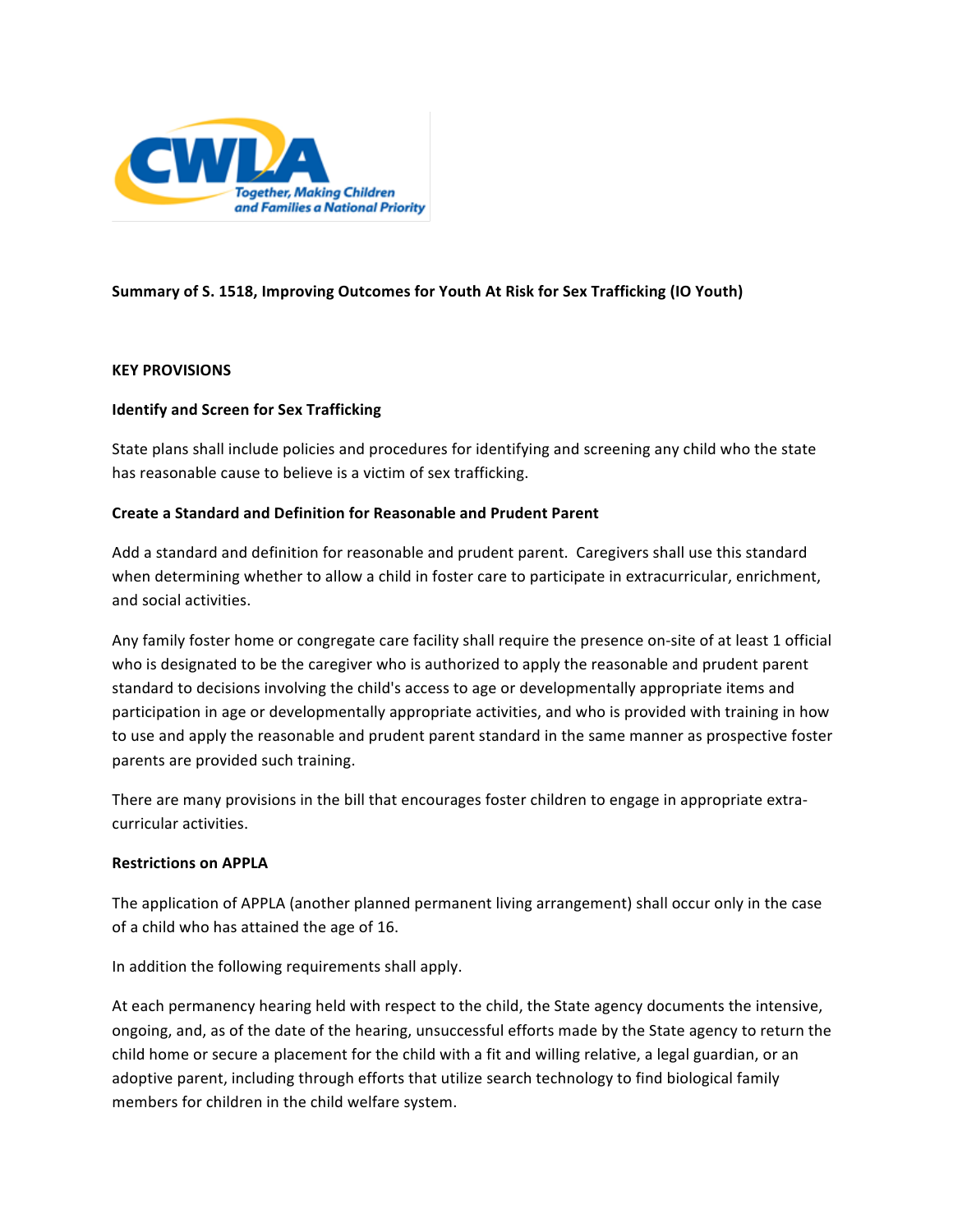Make a judicial determination of a compelling reason with respect to each of the following options for why it continues to not be in the best interests of the child to‐‐

(i) return home; (ii) be placed for adoption; (iii) be placed with a legal guardian; or (iv) be placed with a fit and willing relative.

Make a new determination that another planned permanent living arrangement is the appropriate permanency plan for this child and submit findings as to why, as of the date of the hearing, another planned permanent living arrangement is the best permanency plan for the child.

Identify the barriers to permanency plans other than another planned permanent living arrangement for the child.

Require the State agency to document at the next permanency hearing held with respect to the child the intensive, ongoing, efforts made by the State agency to address such barriers and allow a different permanency plan for the child.

## **Direct Child Support to Youths**

Collected child support shall be directed to the youth. The amounts collected for child support shall be deposited in an account established in the child's name at an insured depository institution.

## **Reduction in Federal Match for Placement in a Setting Other Than Foster Family Home**

No Federal payment shall be made for foster care maintenance payments for any child in a congregate care placement for‐‐

(A) in the case of a child who has not attained age 13, more than 15 consecutive or nonconsecutive days; and

(B) in the case of a child who has attained age 13, more than 365 consecutive days or 548 nonconsecutive days, whichever occurs first.

EXCEPTIONS‐ Such term does not include placement in any of the following:

(i) A setting specializing in providing prenatal or post‐partum supports for youth.

(ii) A setting specializing in providing supports for parenting teens.

(iii) In the case of a child who has attained 18 years of age, a supervised setting in which the child is living independently.

(iv) In the case of a child with a severe physical disability, an institution specializing in treatment for children with such disabilities.

(v) An emergency placement in a setting that is not a foster family home that does not exceed 15 days.'